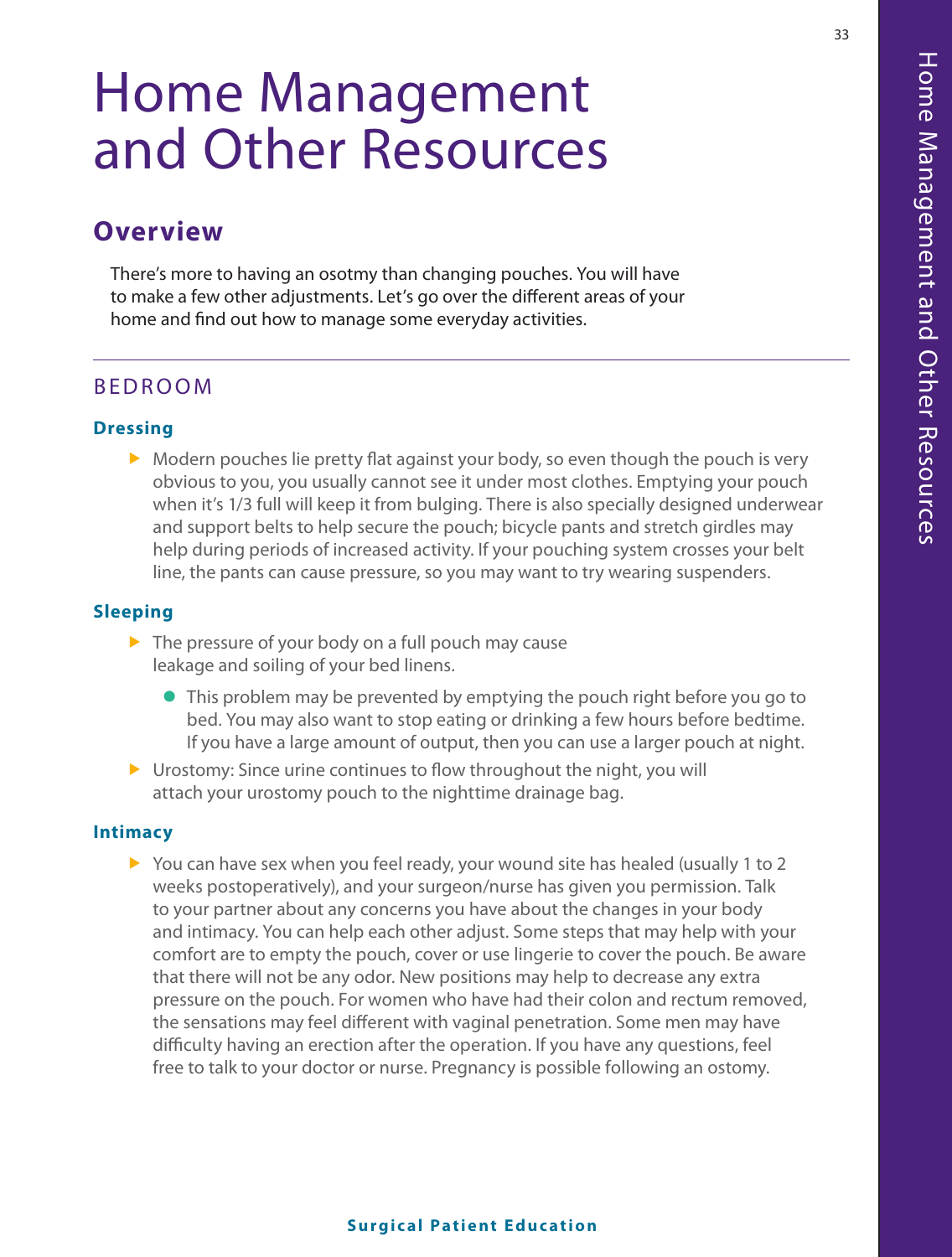# BATHROOM

## **Your Medicine**

 $\triangleright$  Some changes may need to be made to your regular medications. Let your primary care doctor and pharmacist know that you have an ostomy. With an ileostomy, coated tablets and extended-release medications may come out whole into the pouch or pass through too quickly to be fully absorbed. Medication may have to be changed to a liquid or gel.

# **Bathing**

 $\triangleright$  You may shower with or without the pouch on. Many people find it easiest to change the pouch system during the shower. Remove the entire pouch and barrier prior to the bath or shower. Clean and inspect the skin, then apply the new barrier and pouch. Since a urostomy and ileostomy drain often, it may work best to remove the pouch at the end of the bath or shower, which keeps stool or urine from ending up in the tub water or on the floor of the shower. When you shower without the pouch, remember that soap and water do not hurt the stoma. Avoid lotions and oils on the peristomal skin.

## **Toilet**

- $\triangleright$  A drainable pouch should be emptied when it is 1/3 to 1/2 full. Pouch deodorant can help to decrease stool odor.
- $\triangleright$  If you have a disposable pouch, you will need to have a supply of disposable waste bags in your bathroom. The soiled pouch will need to be placed in a sealed bag and then thrown in the trash.

# KITCHEN/DIET

## **Ileostomy/Colostomy**

- $\triangleright$  Once you have been given the OK by your surgeon, you can return to eating a wellbalanced diet. You may want to start on a low-fiber, low-residue diet and then advance to a regular diet. As you add new foods, you will see the effect they have on your ostomy management. A dietician can work with you to help with food adjustments.
- $\triangleright$  Chewing your food thoroughly and eating 3 or more small meals daily may be helpful.
- $\blacktriangleright$  Foods that can cause gas:
	- Beer, carbonated beverages, broccoli, cabbage, beans, onions, Brussels sprouts, cucumbers
	- You may also have an increase in gas from swallowing air while you eat or from chewing gum, smoking, drinking from a straw, or sucking on candy.
- $\blacktriangleright$  Foods that can cause an odor:
	- $\bullet$  Fish, eggs, garlic, beans, turnips, cheese, cabbage
	- Your ostomy pouch is odor proof, so the only time you will notice an odor is when you empty the pouch.
- $\blacktriangleright$  Foods that thicken stool:
	- Pudding, creamy peanut butter, baked apples/ applesauce, pasta, rice, cheese, bread, potatoes

#### **American College of Surgeons . Division of Education**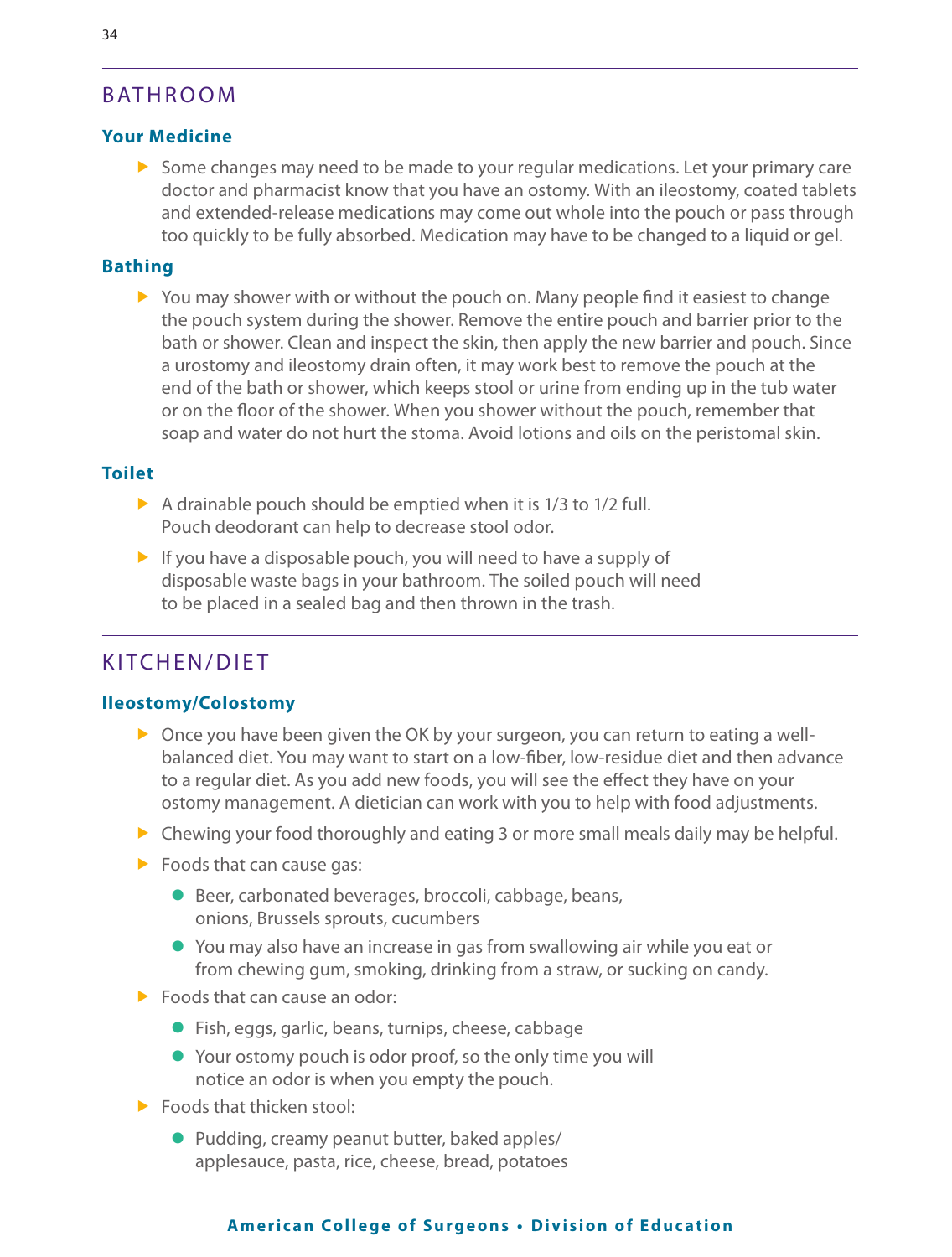- $\triangleright$  Foods that can cause blockage if not chewed well:
	- Nuts, celery, coconut, mushrooms, raw crunchy vegetables, dried fruits, popcorn
- $\blacktriangleright$  High-fiber foods that can decrease constipation and keep stools soft:
	- $\bullet$  Beans (brown, black, kidney, pinto, lentils, lima, soybeans), avocados, fiber-rich cereal, oats, brown rice, turnip greens, wheat pasta, fruit (raspberries, grapefruit, pears, papaya, apples with skin), potatoes with skin, sweet potatoes, yams

#### **Urostomy**

Following a urostomy, there are usually no restrictions on what you can eat or drink. Your ostomy pouch is odor proof, so the only time you will notice an odor is when you empty your pouch.

- $\blacktriangleright$  Foods that increase odor
	- Asparagus, onions, garlic
- $\blacktriangleright$  Drinks that decrease odor
	- **•** Cranberry juice, noncaffeinated drinks
	- Drinking 8 to 10 glasses of fluid a day can help decrease urine odor.

# DINING ROOM/CAFETERIA

 $\blacktriangleright$  In general, you should be able to entertain as before. Your stoma may make noise when digesting food. Usually the noise is barely heard by anyone else. Eating slowly and eating small meals throughout the day may decrease the digestive sounds.

# OUTDOORS

### **Returning to Work and School**

- $\triangleright$  You should be able to return to work or school as soon as you heal, usually 3 to 6 weeks after the operation. Let your surgeon know the type of work that you do, especially if it involves heavy lifting.
- $\triangleright$  Usually, students will not return to gym class or play strenuous sports for 6 weeks after the operation.
- $\blacktriangleright$  You will need to have extra supplies and possibly a change of clothes.
- $\triangleright$  Be prepared for what you will tell the people you meet about your operation. Tell them as much as you want them to know. You can also tell them very little and still say simply that you had abdominal surgery or had part of your colon removed.



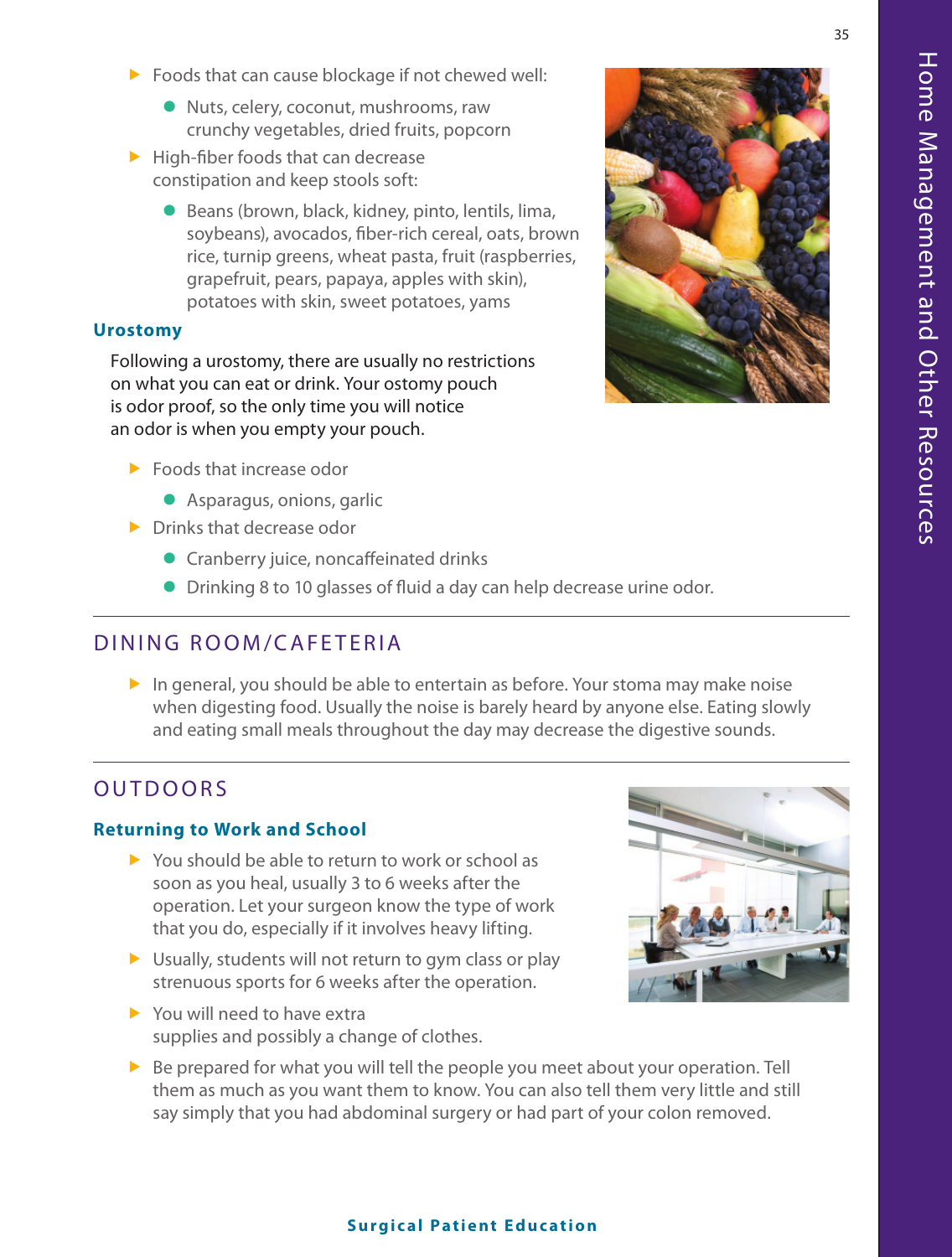### **Traveling**

- $\triangleright$  You may travel as normal with a little extra planning:
	- $\bullet$  You should not drive a car for the first week after your operation or while you are taking pain medications.
	- $\bullet$  Be sure you take extra supplies, since they may not be available while traveling. Take the phone number of where you can get your products just in case you have to order more in an emergency.
	- $\bullet$  For airline travel, pack supplies in your carry-on luggage. Precut the pouches at home because scissors won't be allowed in a carry-on. You should also have a note from your doctor identifying that you need the pouching system and also that you would need a private area in case airport security does an extended search. If you use pouch deodorants, cream, or powder, they will need to be in a sealed plastic bag for carry-on luggage.
	- For road trips, check the location of your seat belt to avoid pressure on the pouch. If the seat belt rests on the pouch, put the seat belt below or above the pouch. Do not keep your pouches in areas of extreme heat, such as the back rear window or trunk of your car. If you use disposable pouches, remember that you will need zip-top bags to dispose of the pouches.

# **Exercise and Activity**

 $\blacktriangleright$  Heavy lifting may cause a hernia near the stoma site. Do not lift anything heavier than a gallon of milk for the first 2 weeks after your operation. Do not lift anything heavier than 25 pounds for 6 weeks.



 $\triangleright$  You can return to all exercise when you feel ready. Heat and sweat may decrease a pouch's barrier adhesive, so you may need to check

your pouch more often. Special belts or binders are available to keep your pouch in place. Talk to your doctor about contact sports and a stoma guard for contact activities.

 $\triangleright$  You may swim and get in hot tubs with your ostomy. You will just need to make sure that the pouch is supported and that you keep a good seal. Suggestions include wearing a swimsuit with a high waistline and one with extra support; using a closed-end mini pouch; and checking the skin barrier to make sure you have a good seal. Support belts especially made for added security during swimming are available. Some people tape the edges of the barrier.

### **Family Discussion**

 $\triangleright$  Your family and dear friends will want to understand more about your operation and care. Initially, you may feel tired and need help with daily routines. Soon, changing and emptying your pouch will be managed quickly and require little extra attention. Some things you might want to talk about include: who should know about the ostomy, how each person feels about the operation, and what to do if someone notices a pouch leak (for example, signal system).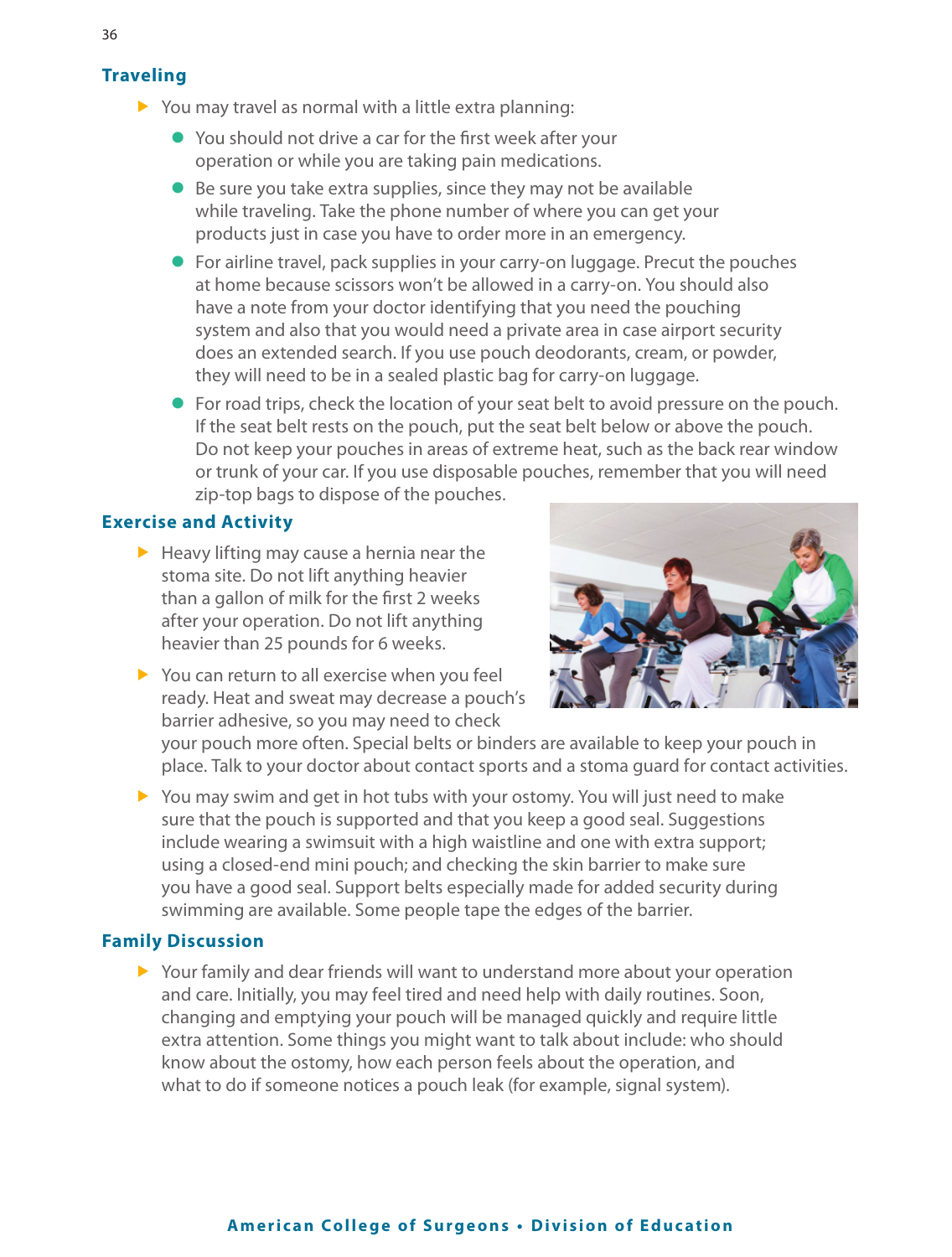# Your Discharge

# **Medical Professionals' Contact Information**

My surgeon's name and number:

My ostomy/WOC nurse's name and number:

Other contacts:

# **Your Ostomy Care Supplies**

Your current pouching system is (company and product number):

Other supplies include (company name and product number):

Have your supplies ordered for you before you leave the hospital. It may take 1 to 2 days for them to arrive. Leave the hospital with several days of supplies in case there is a delay.

Supplies can be ordered through a local medical equipment store or pharmacy or a national Internet order company. Check with your insurance company to see if they have preferred providers. You can also contact the United Ostomy Associations of America (*www.uoaa.org*) for suggestions. You may need a prescription for ostomy supplies. If you have home health, they may be assigned to order your supplies. Check with your hospital discharge planner for your specific details for the coverage of the supplies you need.

Notes: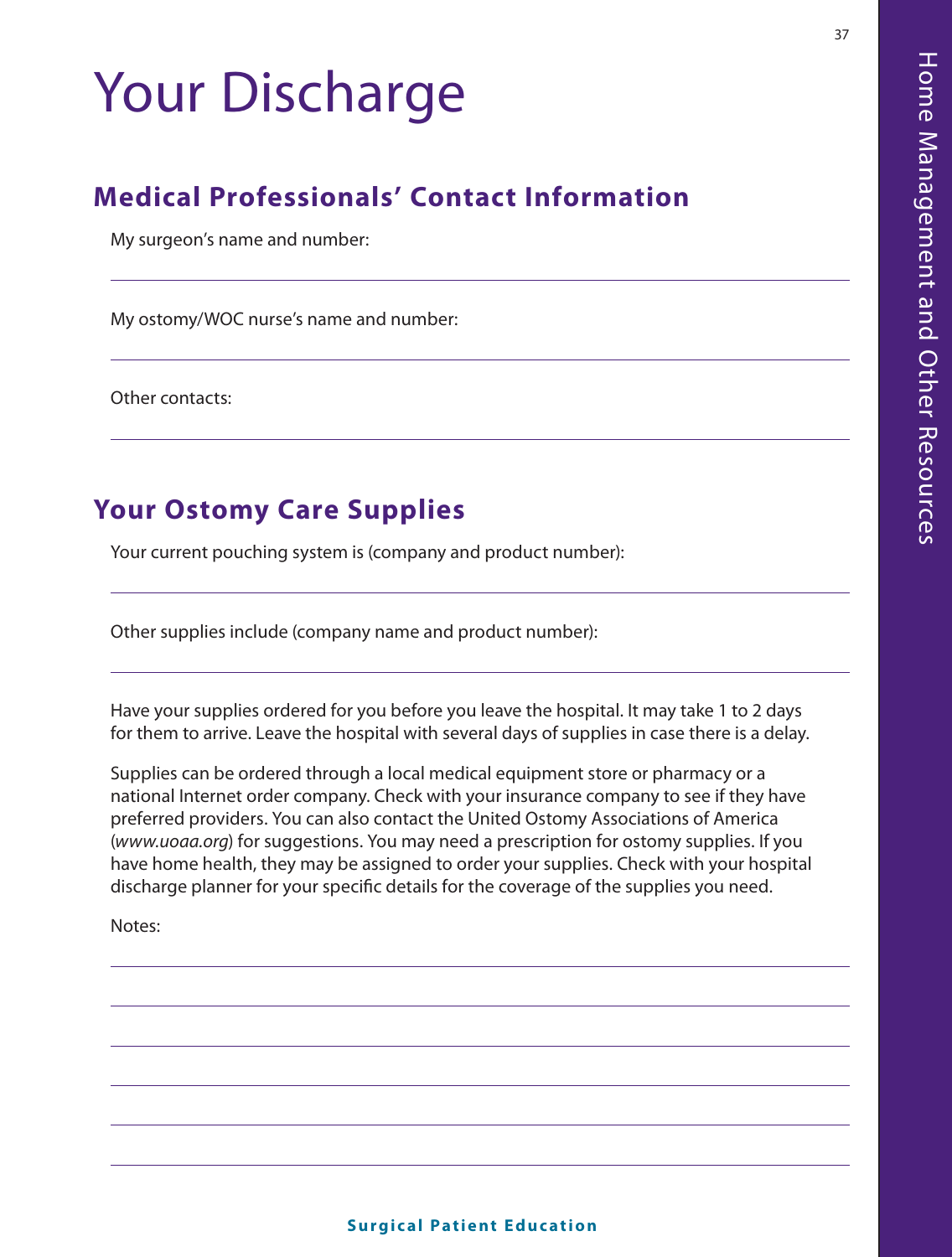# Additional Ostomy Resources

# **American College of Surgeons Surgical Patient Education Program**

*http://surgicalpatienteducation.org*  1-800-621-4111

#### **Wound, Ostomy and Continence Nurses Society (WOCN®)**

*www.wocn.org/*  1-888-224-9626

#### **United Ostomy Associations of America (UOAA)**

*www.uoaa.org*  1-800-826-0826

**American Society of Colon and Rectal Surgeons (ASCRS)** 

*www.fascrs.org/*

#### **American Urological Association (AUA)**

*www.auanet.org*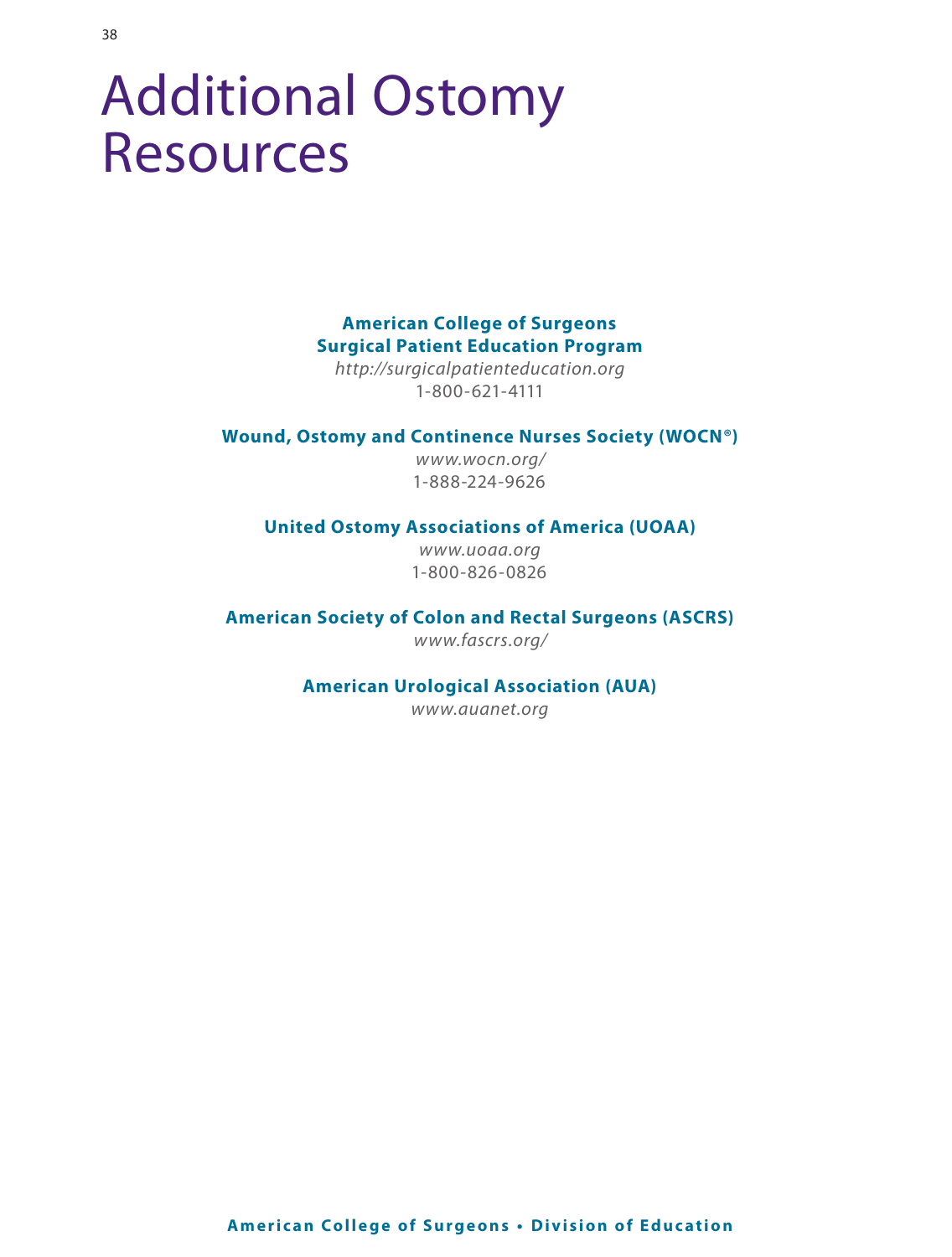# Check Your Knowledge

Each question can have more than one correct answer.

# QUESTION 1

 $39$ 

**Which statements about your new stoma are true?** 

- A. The stoma will stick out of your body
- B. The stoma can vary in size
- C. The stoma will be dry
- D. You can control when urine and stool leave through your stoma

# QUESTION 2

#### **When should you empty your pouch?**

- A. When it is totally filled
- B. When it is one-third to half full
- C. Once a day
- D. Every 3 to 5 days

# QUESTION 3

#### **Which steps are important when cleaning and inspecting your skin?**

- A. Check the stoma color
- B. Check the stoma for bleeding
- C. Check the skin surrounding the stoma for redness
- D. Clean the skin around the stoma with alcohol

# QUESTION 4

#### **What are some of the ways you can treat skin irritation?**

- A. Keep the skin barrier opening close to the edge of the stoma
- B. Don't wear the skin barrier too long
- C. Use skin barrier powder if the skin around the stoma is red and weepy
- D. Change the pouch if liquid seeps under the barrier

**Answers:** Question 1 – A and B Question 2 – B

Question 3 – A, B, and C Question 4 – A, B, C, and D